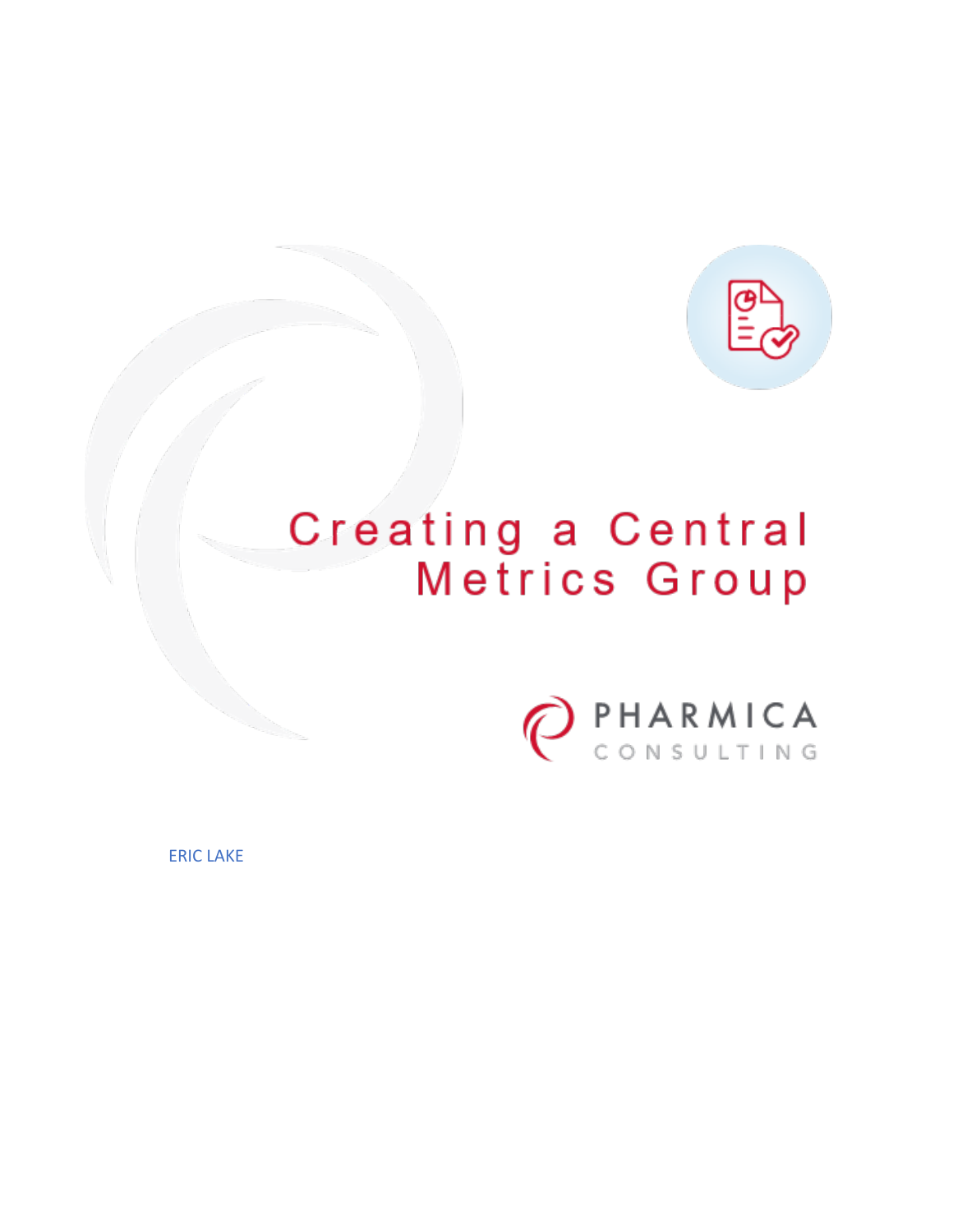

## **Contents**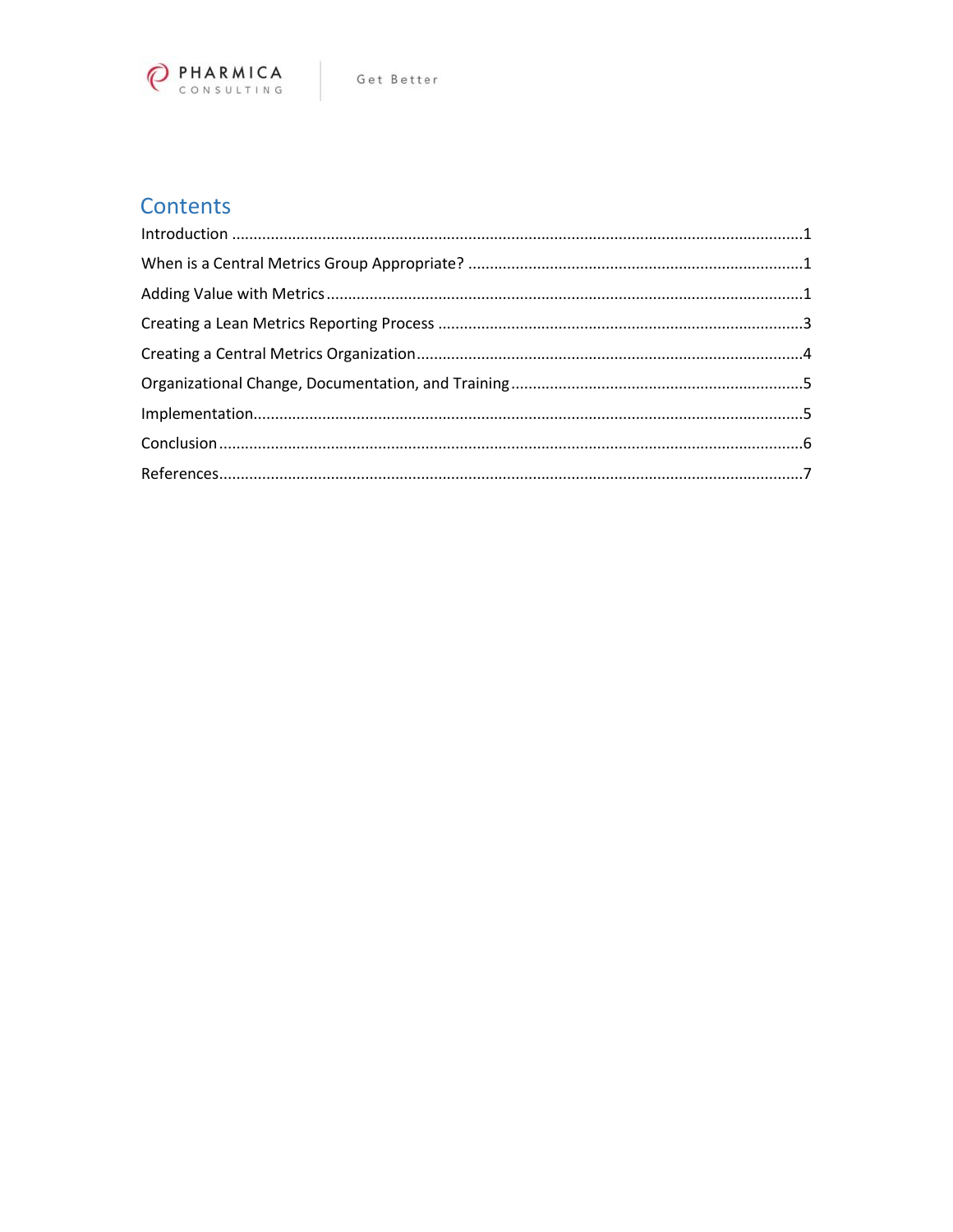

#### <span id="page-2-0"></span>Introduction

Thanks to a focus on productivity and cost reduction within the pharmaceutical industry, along with a prevalence of Six Sigma-inspired improvement efforts, metrics are on a lot of people's minds. In fact, one might argue that metrics are on too many people's minds. Consider a situation where you are collecting data in order to track cycle times for processes within your area of responsibility. At some point you're talking to a colleague about the idea of creating a handy dashboard to display all of your key metrics in one location. Your colleague, having some experience with dashboards, sends you a prototype of one she's working on in her department – and it contains much of the same data you have been painstakingly collecting over the last several months. Worse, there are discrepancies between your numbers and hers.

This story is undoubtedly all-too-familiar within many departments in clinical research and development, an area which has only recently begun to develop a true operations mindset. Most, if not all, managers of R&D departments recognize the criticality of collecting data and tracking the performance of their many processes. However, many of these efforts are disjointed, inefficient, and misguided. Conflicting reports, duplications of effort, and misapplied metrics plague many companies' attempts at making sound data-driven business decisions. The creation of a central metrics group can go a long way towards eliminating wasted effort and drastically increasing the value of an organization's data.

#### <span id="page-2-1"></span>When is a Central Metrics Group Appropriate?

Before thinking about *how* to create a central metrics group, one must first ask *why* they should create one. Is it even necessary? The answer, of course, varies from situation to situation. Certainly all companies, regardless of industry, should adopt a continuous improvement mentality, meaning that metrics should be playing an important role in just about every business. A number of factors will help to decide whether or not a central group is appropriate. Company size is one, as larger companies will typically benefit more from such an arrangement by consolidating voluminous amounts of information and reducing duplications of effort. A company's technological maturity is another key factor as central metrics groups tend to rely heavily on an advanced technological infrastructure for the collection of data and dissemination of information. But perhaps the most important factor is the overall corporate strategy. The degree of commitment amongst top levels of the organization with regards to continuous improvement and their views on how it should be accomplished will ultimately be the deciding factor. Companies with a high level of commitment towards improvement will take the time to seriously consider whether or not a central group will work best for them. For many, the benefits of increased efficiency and consistent reporting of data will outweigh the bureaucratic headaches that come with setting up such a group.

#### <span id="page-2-2"></span>Adding Value with Metrics

Too often, metrics are collected largely for the sake of collection. Alternatively, metrics are utilized by individual departments to "make their lives easier" (to keep tabs on things out of mere curiosity, for example) or measure against self-imposed yet meaningless targets. This often leads to localized optimization within the R&D value stream and a misalignment with other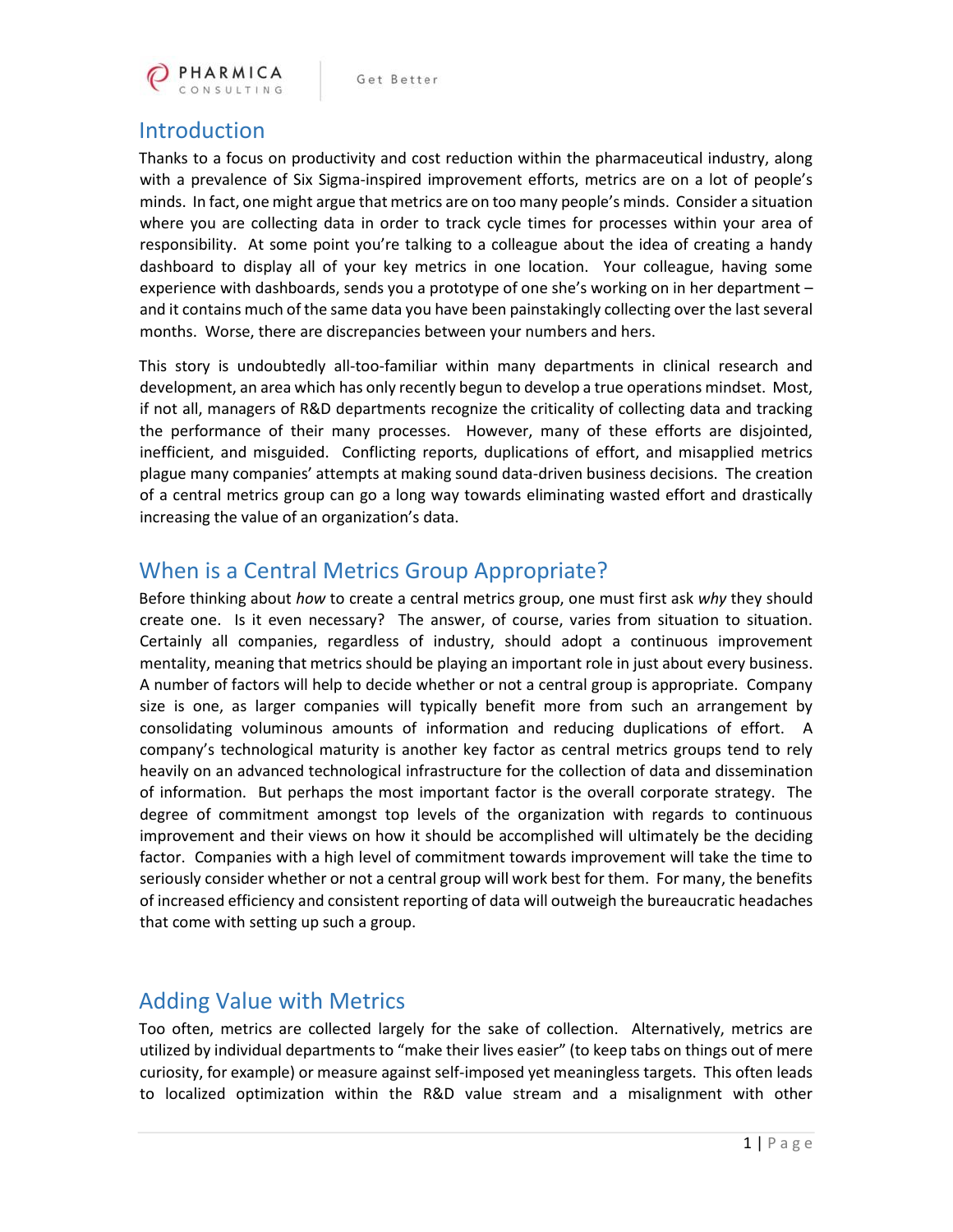

departments and perhaps the organization as a whole. For example, many clinical operations groups focus on the cycle time from protocol approval to protocol first patient screened. In the long run, does it really matter how quickly one site begins enrolling patients? The critical measure the one that speaks to the flowing of data to the next step in the clinical development value stream - is when *all* sites *finish* enrolling.

The example given in the previous paragraph is also demonstrative of the "management by intuition" that seems to run rampant throughout the clinical R&D space. Having years of experience, while inarguably valuable, seems to be commonly used as a substitute for hard data as opposed to a supplement. The sooner that clinical departments recognize the fact that metrics can be used to validate intuition and unearth previously hidden trends and root causes, the better off their decision making will be.

Regardless of how a company structures its metrics "function", corporate vision should set the context for performance measurement1. Figure 1 shows one possible strategic management framework Such a framework assures that performance measures align from top to bottom, which in turn puts focus on metrics that show how well value flows through the value stream. A central metrics group can do a much better job of maintaining this type of framework than disparate entities can due to the coordination inherent in the structure of a central group. That is, it should be part of the central group's mission to keep metrics in alignment.

In order for a central metrics group to be effective, it must have a thorough understanding of both the business and basic analytical methods (in order to properly determine root causes of problems, etc). To this end, it is often worthwhile to create a group utilizing staff from a variety of areas, such as clinical, operations, data management and the like. Ultimately, the skill requirements will be based on the central group's scope, which needs to be defined early on. Will the group only handle late stage development processes, or everything from discovery through product launch? The next critical responsibility for the central metrics group is the definition of key performance indicators (KPIs). For any given process, there should only be a handful (no more than five or six), and more importantly they should speak to the true nature of performance in light of the higher level objectives. Therefore, an organization ultimately concerned with productivity should lean towards metrics on outputs (for example, patient visits processed) and resource allocation (for example, FTEs utilized), while an organization whose primary goal is to shorten time to market should focus on selecting key milestones that will help it manage its business from a speed standpoint. Ideally, the central group will work with members of the respective functional areas to define the KPIs (see Figure 2), thus keeping metrics in alignment while still satisfying the business' need for useful management reports at the operational level.

Defining KPIs requires a detailed understanding of not only the process at hand (having accurate process maps to work with is obviously helpful), but of the suppliers of the inputs (data) as well as the customers' requirements for the outputs (dictated by what they plan on *doing* with the information they get).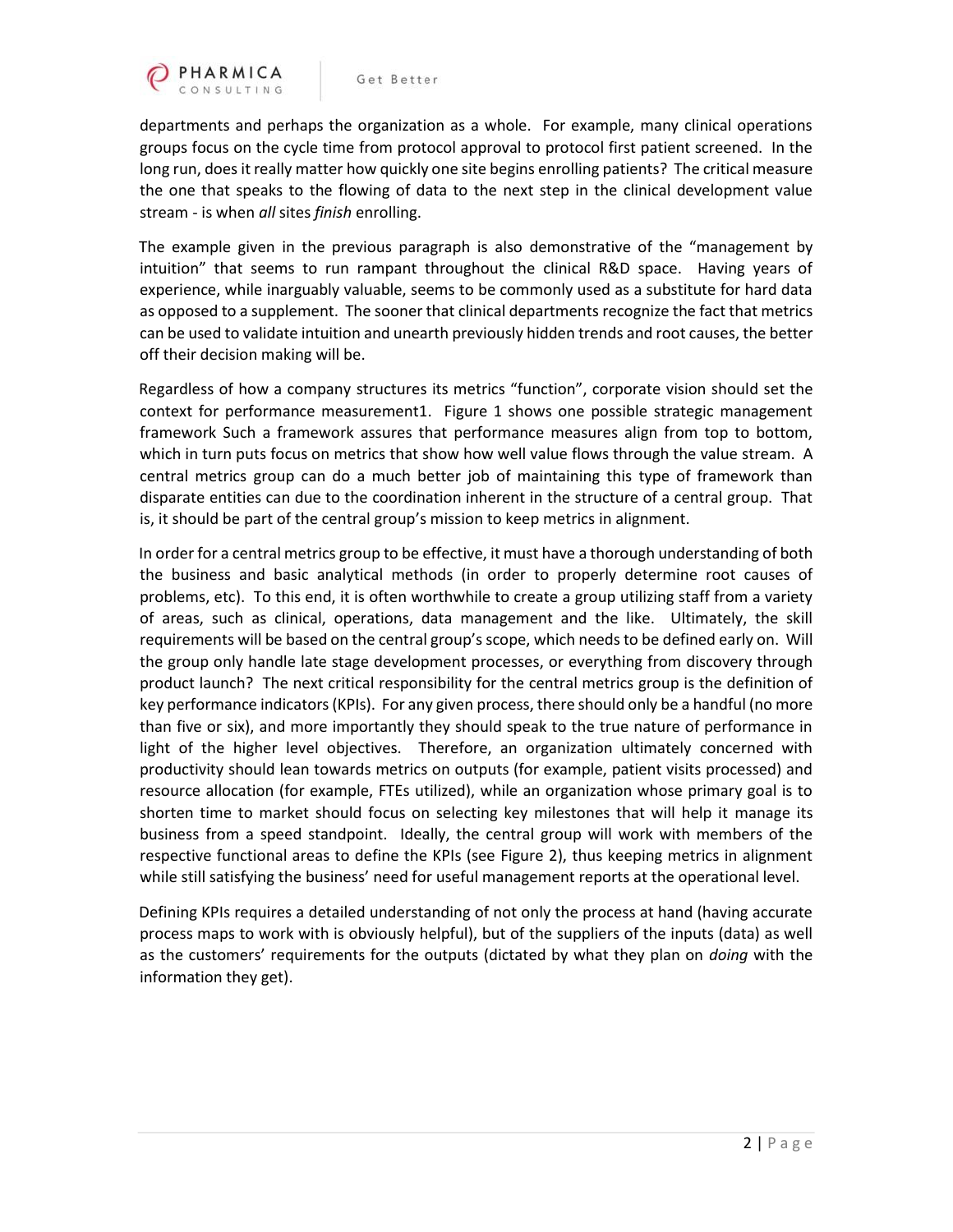| <b>External Effectiveness</b>              | <b>Internal Efficiency</b>                      |
|--------------------------------------------|-------------------------------------------------|
| Number of NDAs approved                    | Protocol approval to last patient in cycle time |
| Customer satisfaction (nermal or external) | Cost of a conducting a study                    |
| Percent of evaluable patients versus total | Patient visits processed per FTE                |
| Timeliness of deliverables                 | Last patient out to frozen file cycle time      |
| Market share                               | Net Profit                                      |
|                                            |                                                 |

Table 1 – Examples of Key Performance Indicators

### <span id="page-4-0"></span>Creating a Lean Metrics Reporting Process

A central metrics group can potentially have many different "customers" from all areas of the organization. Identifying critical-to-quality (CTQ) requirements for these customers is the first step in defining a data collection, analysis, and reporting process that satisfies customers' needs in the most efficient way possible. CTQs might center on the timeliness of the reports (how "real time" the data needs to be), the level of detail required (the patient visit level, for example), drill down capabilities (going from protocol level to visit level, for example), ease of use, and accessibility. Keeping the CTQs in mind, the group must then identify sources of data and evaluate the underlying system's ability to provide that data on a "just in time" basis. Where required KPI data is not available (or where the current system will not adequately support the new metrics process), a decision must be made to either implement a new system to collect the data or to alter or eliminate the KPI (keeping in mind that doing so may compromise the effectiveness of the metrics program).

Next, the methods for refreshing and distributing "standard" metrics reports must be determined. Typically, this will involve automation of data collection, the use of company intranets, and other tools that allow the ultimate customer to "pull" the reports whenever they need them. These "real time" reports and the expectations surrounding them must be carefully planned for early on to avoid customer frustration later.

Metrics reports are of little use, of course, if they are not accurate. It is therefore important to implement controls (mistake proofing) and checks (quality assurance) within the process to ensure accuracy of information. For example, using a clinical trial management system that makes users select inputs from drop down lists reduces the chance of data entry errors. Having the system prohibit the user from moving to the next screen before all required fields are filled in can greatly help in eliminating gaps in data. Automating queries of metrics data can also provide a systematic stability to the process. Meanwhile, a gate review system on data quality and whether or not the final report meets the CTQs will further reduce the chances of the customer being dissatisfied. Clearly, ensuring accuracy is one of the most important jobs of the central metrics group, and as such a significant amount of time should go into the planning, implementation, and continuous improvement of the metrics QA/QC processes.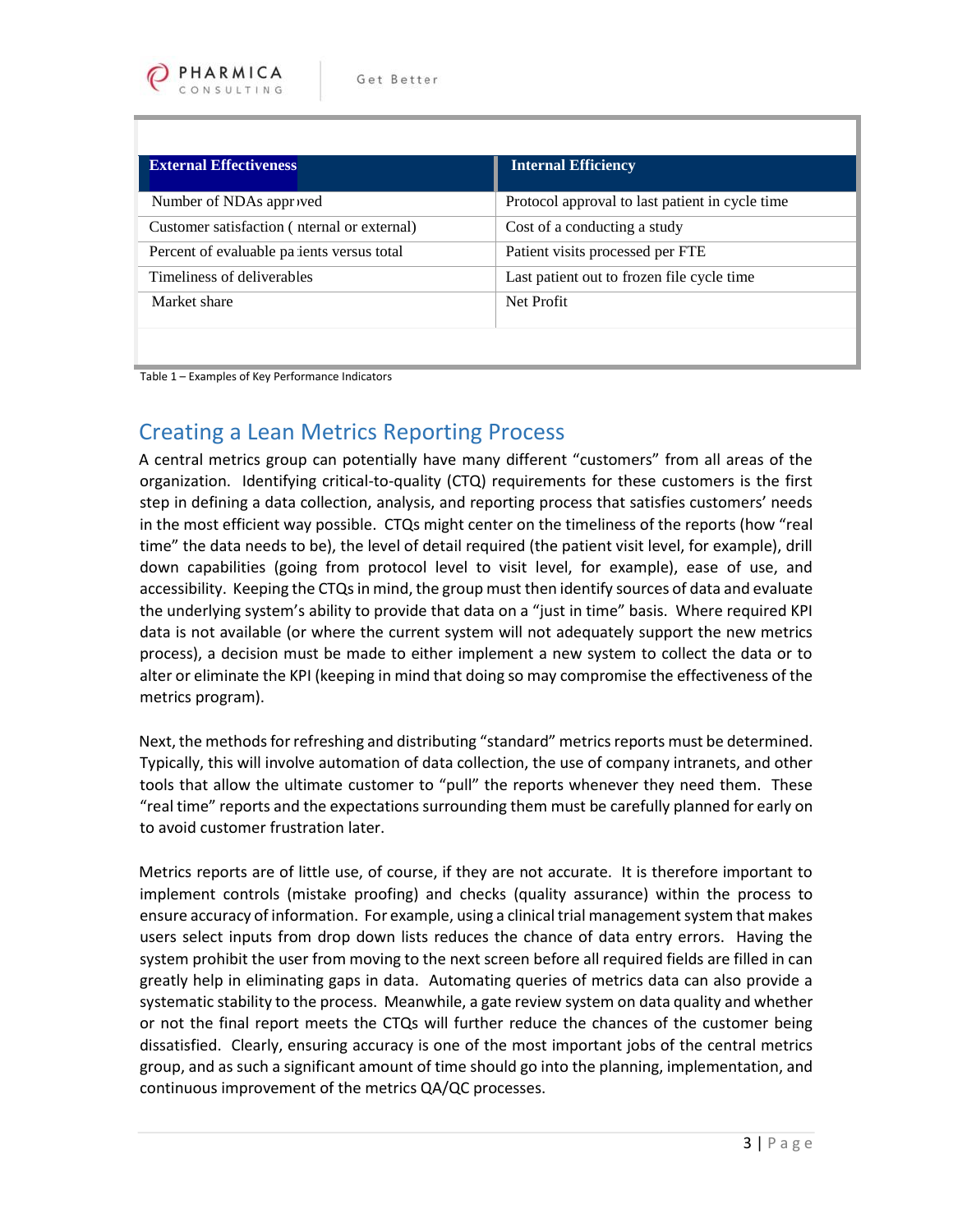

One final distinction in the development of a metrics reporting process must be noted. The "standard" reports mentioned earlier refer to those reports that contain the agreed-to KPIs, have a standard design, and are simply refreshed on some recurring schedule as dictated by business needs. By contrast, users are also likely to request "ad hoc" reports from the central metrics group. While the general process for gathering and reporting of data will be largely similar, creating ad hoc reports is a far more resource-intensive task due to the (potentially large) volume of requests, difficulty in finding data, complexity of the requests, and a need for additional checks for quality. It is recommended that these types of requests by scrutinized by the central group to determine if there is legitimate business value in addressing them and if so how they should be prioritized.

#### <span id="page-5-0"></span>Creating a Central Metrics Organization

Once the processes have been defined, work can begin on creating the organizational structure of the central metrics group. By identifying all tasks that make up the new processes, an estimate of required resources can be made. One uncertainty here is the volume of "ad hoc" requests that the group will need to support, which needs to be addressed with the group's executive sponsor ahead of time.

Next, determine if new job descriptions need to be created, or if tasks should be assigned as parts of existing job descriptions. Again, this will largely depend on the level of commitment and support from senior levels in the organization. It is critical that the proper amount of resources be dedicated to setting up the central group else it may be doomed to failure.

Once the job roles are made clear, and line and staff responsibilities identified, relationships between process owners and the central metrics function should be defined. For example, will the site management process owner be assigned one particular resource in the metrics group (the expert in that area), or will the group lead assign a resource based on availability? Clearly, the more flexible the group can be with its resources, the better it will be able to handle the flux of incoming work from different areas.

Another consideration in creating the new group is how process improvement projects will be identified and executed. Within a management framework such as Kelvin and Cross' Performance Pyramid mentioned earlier, the central metrics group will produce items of integrated financial and non-financial information that operating managers can use as a catalyst for process improvement<sup>2</sup>. How much involvement should the central group have in these process improvement efforts? While obviously a valuable resource for such activities, care must be taken to not overwhelm the central group and distract it from its core mission.

Lastly, the final organization chart needs to be created for the central metrics group so the structure and relationships are clear to both those internal and external to the group.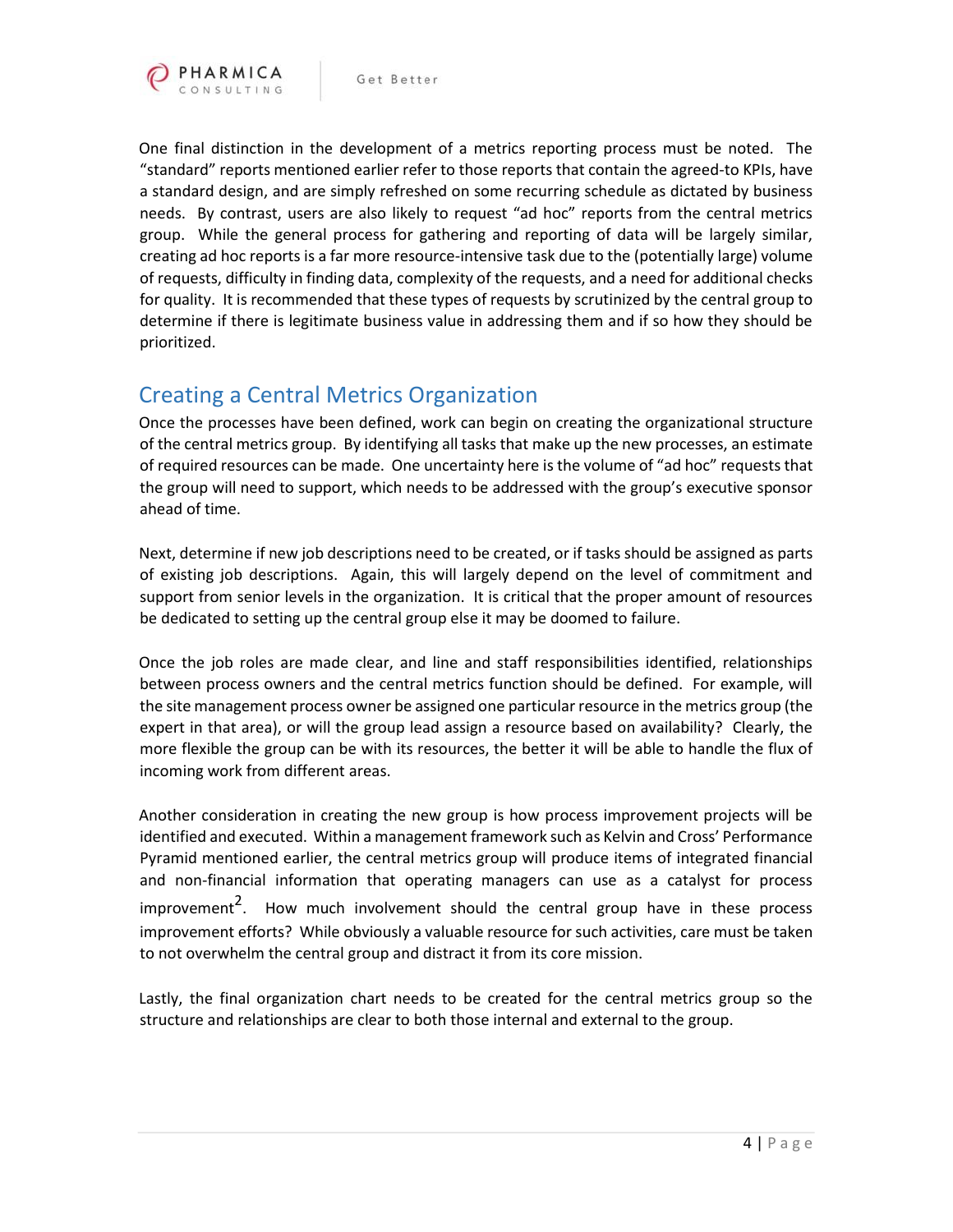

Get Better

## <span id="page-6-0"></span>Organizational Change, Documentation, and Training

It is quite likely that the establishment of a central metrics group will be a radical shift for most R&D groups. Regardless of how much effort was put into creating the processes and structure of the group, if people aren't aware of the new group and how it will function (and, more importantly, benefit them), it will wither and die.

As usual, the best place to start is at the top, by gauging the level of executive support for the group. Is the effort being trumpeted by the highest levels of management as a showpiece of their effectiveness and innovation? Or has the green light been tentatively given with a "wait and see" attitude? The amount of "drum beating" – departmental communications, informational presentations, informal meetings with key personnel, etc. – required at the ground levels will be determined by the answers to these questions. If the answer's the former, it's likely that most people will get on board (whether they want to or not) without having to be pushed too hard; if the latter, then some serious consideration needs to be given to how the new group will be "marketed" to the larger organization. As mentioned earlier, showing people "what's in it for them" will make all the difference. If others within R&D can be convinced that they can get what they want when they want it, and with little or no effort on their part, the central metrics group will be on its way to organizational acceptance.

Having an idea of high-level support, the next step is to go about identifying all stakeholders and engaging the key ones in developing implementation plans and identifying potential obstacles. This not only gets additional buy-in from key stakeholders but can eliminate potentially serious problems before they have a chance to derail the new group. Developing and executing a communication plan is critical – who gets what information, how frequently, and in what form. People in the organization, especially key stakeholders, need to know what's happening at all times so they feel connected to the change and also so they can communicate back issues or concerns they may have. Again, the "voice of the customer" needs to be kept in the forefront of everyone's minds; the central group lead should be mainly concerned about adding value, and value is always defined by the customer.

Finally, training programs need to be developed, not only on the new processes but also on how to use the new reports. It cannot be assumed that all end users will automatically understand what they are supposed to do with the information that will be available to them. The end goal is to enable better business decisions, and all personnel need to be shown how the new reports (and indeed, the central metrics group as a whole) will help them reach this goal, and what limitations exist.

#### <span id="page-6-1"></span>Implementation

Many promising initiatives fail in the implementation stage. Too often, everyone is so relieved that the solution is in place that they fail to support it when it counts - at rollout. The key issues at this stage involve managing the new process and workload, fielding questions and concerns, and tweaking the new process as needed. While this is largely the responsibility of the central group lead, having the support of key stakeholders (as discussed in the previous section) can be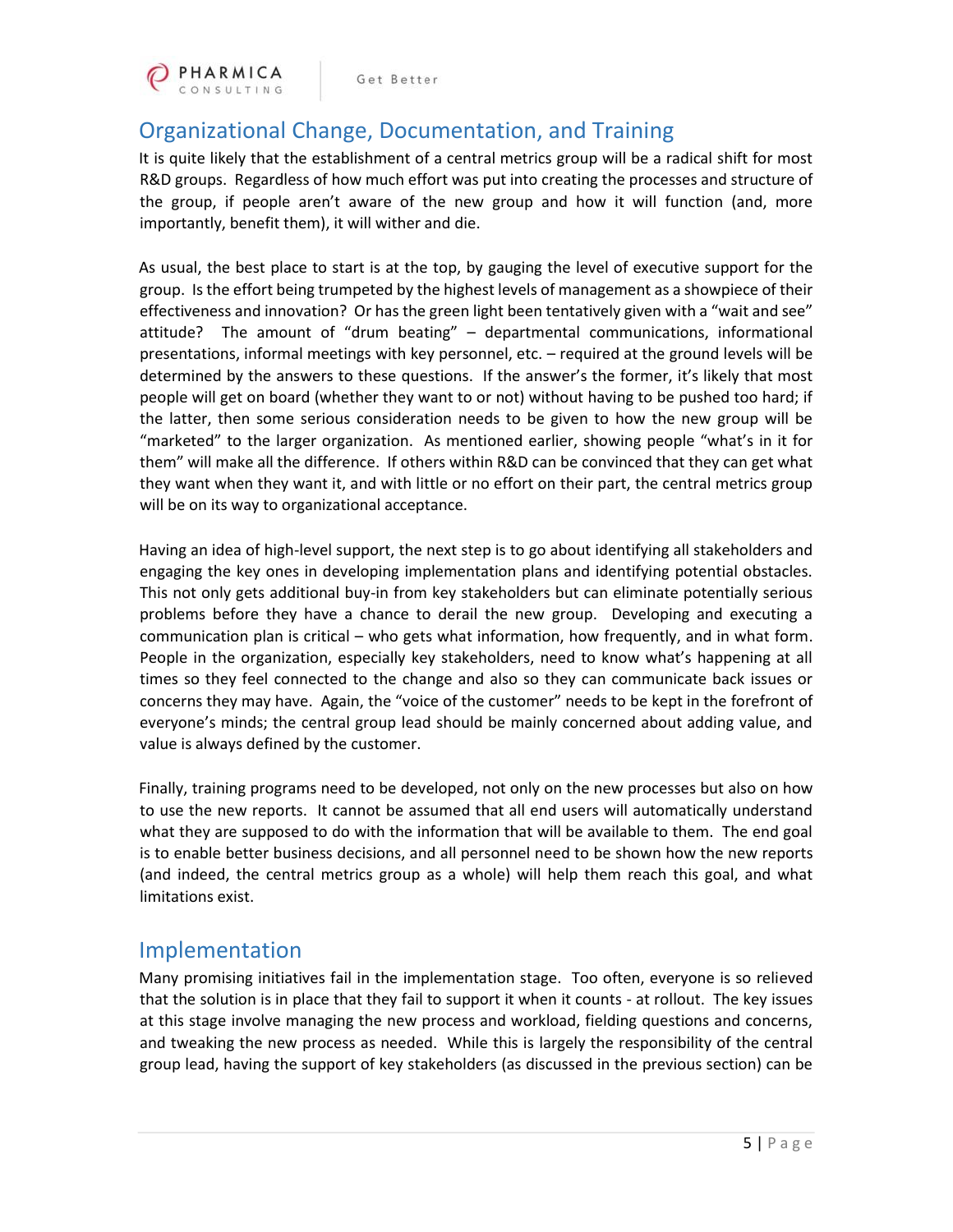

extremely helpful in addressing any issues that arise while at the same time minimizing damage to the credibility of the new group.

## <span id="page-7-0"></span>**Conclusion**

This article has shown the high-level steps that need to be taken in the establishment of a central metrics group. The more detailed steps will of course depend on the answers to the high-level questions mentioned throughout this article. But perhaps the most important part of the whole process occurs in the beginning, at the point where the decision is made to undergo such an endeavor in the first place. As stated earlier, it is critical to maintain a top-to-bottom alignment of performance measures as strategic goals are linked to operations by translating aggregate market and financial goals into operational terms<sup>3</sup>. The drive to create a central metrics group should be based strictly on the need to make better, faster decisions within this context. The justification should be based on a business case which clearly states that the value in establishing a central metrics group far outweighs the costs. Even though pharmaceutical companies exist in an industry founded on science, they are businesses at heart need to be run as such.

|                                             | <b>Potential Risks</b>                    |
|---------------------------------------------|-------------------------------------------|
| <b>Potential Benefits</b>                   |                                           |
| Increased efficiencies/reduced duplications | Increased bureaucracy                     |
| Use of common data sources                  | People may still create their own metrics |
| Consistent metrics "language"               | Metrics group may become overwhelmed      |
| Establishment of performance baselines      | May be "overkill" in smaller companies    |
| Better control over creation of new metrics |                                           |

Table 2 – Benefits and Risks of Establishing a Central Metrics Groups

There are many secondary benefits in setting up a central metrics group. Metrics always need to be "actionable", and meaningful KPIs can be used to create high-level scorecards and tactically manage studies or smaller processes. Creating baselines (on which to base future improvement efforts), establishing a repository for organizational knowledge, and identifying and communicating best practices are all crucial in further adding value to the organization. There is also the possibility of measuring the company against external benchmarks, but this author tends to agree with the comment by Womack and Jones, "To hell with your competitors, compete

against *perfection* by identifying all activities that are *muda* [waste] and eliminating them."<sup>4</sup> Regardless of one's views toward benchmarking, it is clear that what data is available for comparison is selectively shared, due to either a desire to avoid giving away "too much" or a reluctance to spend money to participate in sharing of metrics via one of the existing benchmarking companies. In an ideal world, metrics "customers" would be able to get the exact information they need, exactly when they need it, and without errors. Note that these attributes closely reflect the lean concepts of value, flow, pull, and perfection that are sought after by all